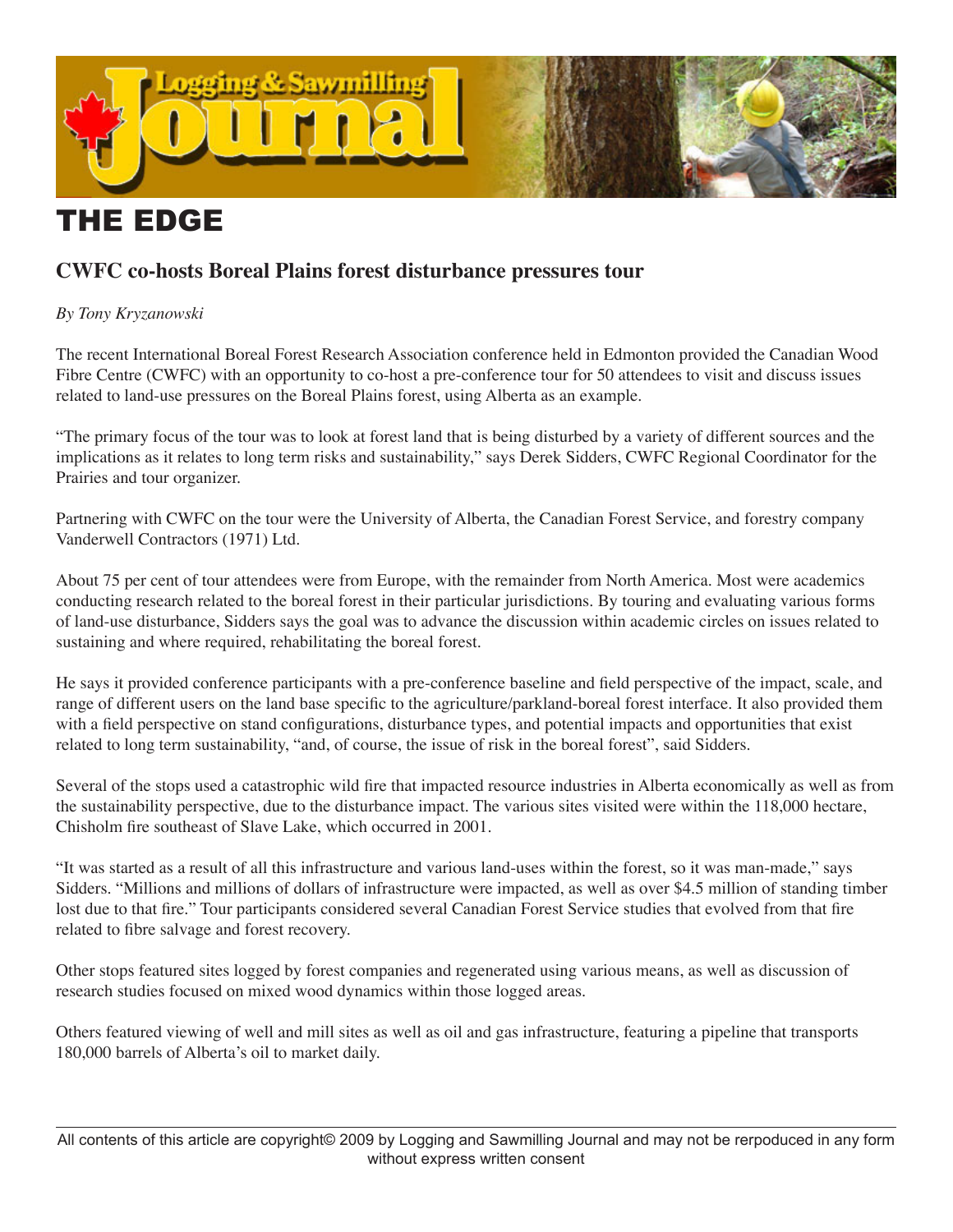

"There are major implications obviously associated with oil and gas extraction, infrastructure, and transporting and conditioning of the material, and of course the exploratory impacts associated with exploratory wells, seismic lines, and so on," says Sidders. Tour participants looked at various approaches and results from reclamation activity on different sites where forest disturbance has occurred due to oil and gas activity, including response on heavily compacted sites.

The final portion of the tour evaluated private land forests owned and managed by Vanderwell Contractors, with a specific focus on the Crown land transition zone with the parkland forest, and how the company is managing it sustainably using the same strategies it employs in the Crown forest. On their mixed wood forest sites, a partial harvest system to recover the mature aspen and protect and enhance the understorey white spruce was viewed. On other sites, afforestation of softwoods on agriculture land was viewed. These 12 to 15 year-old plantations were already yielding 25 to 30 cubic metres of fibre per hectare, "which will probably have a rotation age of less than 50 years, at least for first entry," says Sidders. "They do afforestation where they are establishing plantations on agricultural land with white spruce and lodgepole pine the preferred species for their sawmill."

Tour participants came from areas featuring a wide range of boreal forest disturbances, with some having few similarities to Alberta's challenges with fossil fuel exploration and production activity, while others came from places like Russia where there is a considerable amount of resource activity and where it faces the same issues and risks related to sustainability.

For more information about this pre-conference tour and the studies evaluated during the tour, contact Derek Sidders at (780) 435-7355 or Derek.Sidders@nrcan.gc.ca.

## **Alberta-specific biomass resource inventory tool development enters final phase**

#### *By Tony Kryzanowski*

Considerable progress has been made on the Alberta Innovates Bio Solutions (AI Bio) funded development of an easy-touse, web-based system that will identify all potential available sources of forestry and agriculture biomass in the province. Once available, it could stimulate development of new bio-industrial projects that depend on a reliable source of biomass feedstock.

Called the BioResource Information Management System—or BRIMS for short—the tool will be unique in the world and has completed the proof-of-concept stage. The project team is now working on a long-term business model, which will require the support of additional investment partners and formalized data-sharing agreements.

The data provided by BRIMS is intended to quantify both forestry and agriculture biomass amounts, determine its availability, and pinpoint its geographic location, using current information from a variety of stakeholders, including forest companies. The goal of the BRIMS project is also to identify information gaps, improve upon the quality of the information data and then present it to the world.

Given the progress made so far, BRIMS is expected to be available within the next two years.

All contents of this article are copyright© 2009 by Logging and Sawmilling Journal and may not be rerpoduced in any form without express written consent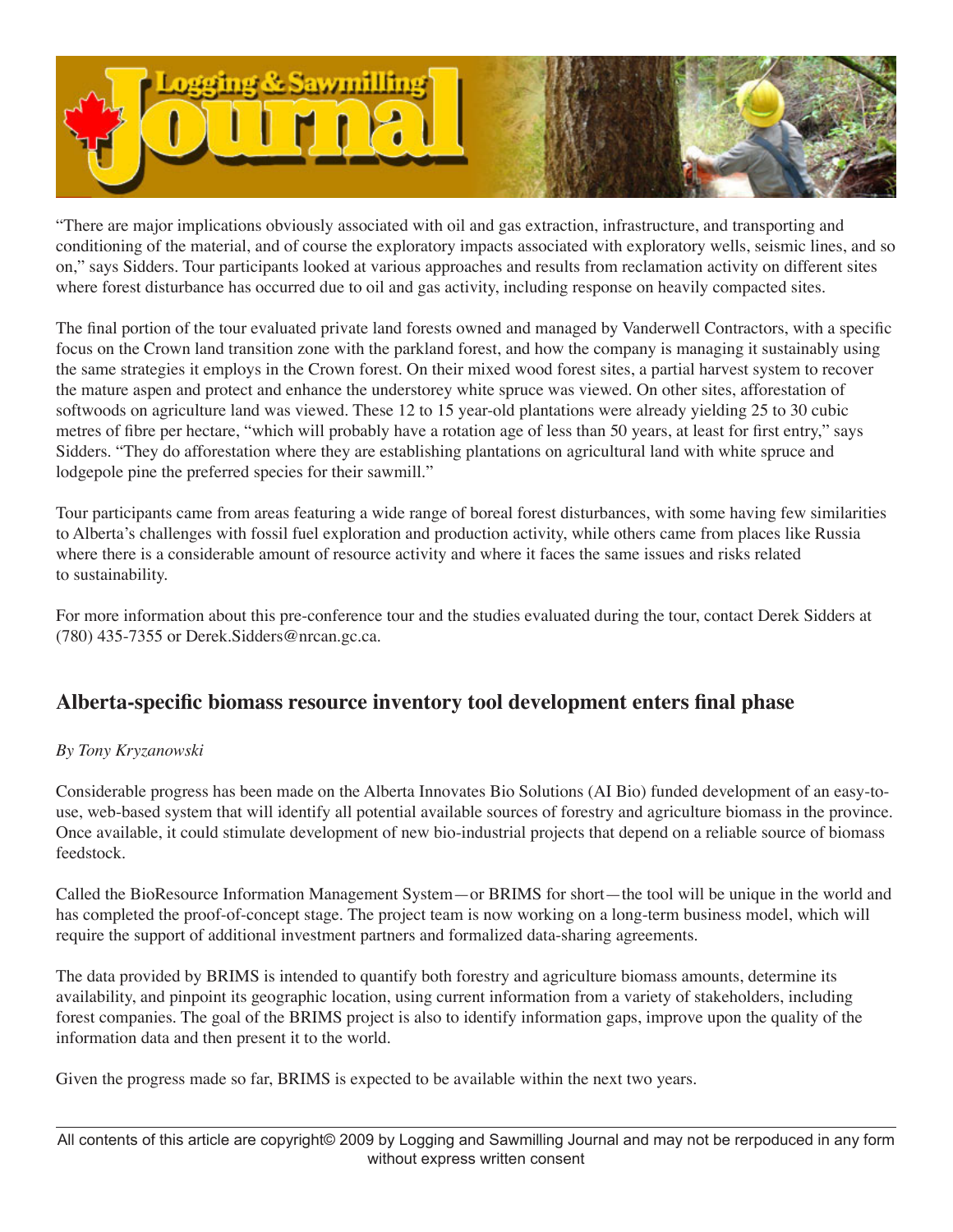

"There are many potential bio-product projects out there right now that can't secure financing. One of the primary reasons is that technology companies and possible inventors don't have a dependable inventory of biomass in a particular region," says Stan Blade, AI Bio chief executive officer. "BRIMS pulls all this together."

He adds that having access to a tool like BRIMS is critical to AI Bio fulfilling its mandate, which is to work toward advancing the bio-economy in the province.

"It became very clear that despite our work and the work of various technology companies in the world, no matter how great the science, how great the technology was, it always came back to supply of biomass," Blade says. "If you are going to invest \$100 million or \$500 million into a facility, people wanted to know not only about the supply in a particular year, but over the next 20 or 30 years."

Advances in technology also made development of a service like BRIMS possible.

AI Bio hired the Silvacom Group in 2011 to initiate the project. The first phase involved several components, including a thorough evaluation of the current state of science and data associated with biomass assessments. It consisted of a comprehensive literature review and jurisdictional scan of over 30 countries. This review concluded that, "no one has designed a comprehensive biomass measuring system that covers all biomass sources and components, including drawing together data from the green (forestry) and white (agriculture) zones." In other words, what is being developed in Alberta will be a global first.

Tom Grabowski, president and chief executive officer of Silvacom, says that a major breakthrough during the first phase of BRIMS development was the integration of information from new and previously unavailable sources of biomass resulting from data-sharing agreements signed with key stakeholders in the forestry and agricultural sectors. With access to this information, Silvacom was able to create and compile unique biomass data sets that are far more complete and detailed than anything currently available.

The second phase involves development of an online system where BRIMS data is accessed and analyzed to answer critical biomass availability questions for potential investors. The result will be 'Prospectus Generator', which Silvacom describes as an innovative approach to online management and distribution of geospatial biomass data contained in BRIMS.

The concept is to provide an easy-to-use, web-based portal to make it possible to display potential biomass from a variety of sources and user-defined areas. The functionality of Prospectus Generator includes organization and storage of the acquired biomass data as well as online tools to display and analyze opportunity scenarios for forestry and agriculture biomass supply from user-defined areas. The information will be made available on a township, regional, and provincial scale.

So far, pre-build wireframes of the Prospectus Generator have been designed.

"We're confident that we are going to represent the entire biomass situation in the province, along with an appropriate confidence interval around the estimates," says Grabowski. "The interesting analyses will come when evaluating a real project, and analyzing the economics and the cost of delivering or using biomass in different locations. You get into some really cool location-specific analyses to determine whether or not a project is affordable."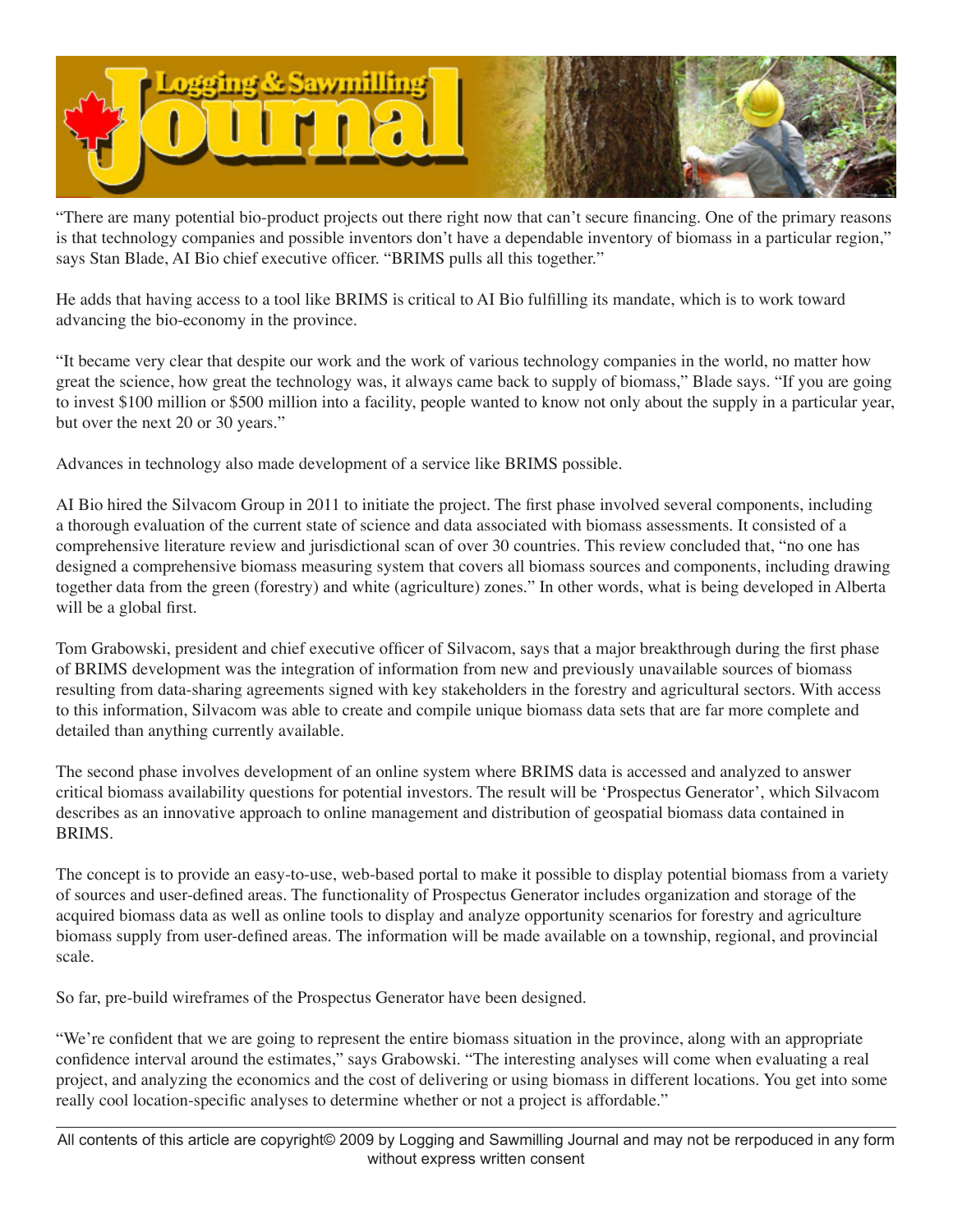

He adds that with BRIMS, Alberta is also creating a potentially marketable product.

"We think it will be a model that could be exported and used in other jurisdictions to build out biomass inventories and provide analytical tools for evaluating investment opportunities in other areas," Grabowski says.

For more information about BRIMS, contact AI Bio executive director and project sponsor Carol Bettac at (780) 638-3721 or carol.bettac@albertainnovates.ca

## **Mushrooms a possible opportunity for Growing Forward 2 assistance as 'Wild' trend takes hold**

#### *By Tony Kryzanowski*

The forest has many under-utilized resources that if harvested in a sustainable way —and marketed to the right audience could provide additional income to Alberta woodlot owners and landowners interested in agroforestry.

Through the Growing Forward 2 program, the Alberta and Canadian governments have partnered to provide financial support on a cost-shared basis to help individuals investigate and launch potential business ventures related to value-added and specialty products from the forest. Financial support to help develop marketing strategies for these products is also available.

"The opportunities could be as close as the mushrooms under your feet," says Toso Bozic, Agroforester with Alberta Agriculture and Rural Development. "What's important is to evaluate how much knowledge you have about a product, how much competition already exists for it, how the raw material can be made market-ready from the forest to delivery to the customer, and how it can be marketed effectively."

Bozic adds that the Growing Forward 2 program can help eligible applicants with endeavors such as feasibility studies for new opportunities, business plans for expansion and restructuring, market research, value chain development, pricing models, marketing plans, business management mentoring or coaching, and succession plans. Funding is also available for business management skills development.

One company that has already recognized the value of what nature has provided in the forest is Untamed Feast (www. untamedfeast.com). Owned by Eric and Michelle Whitehead, a young couple from St. Albert, Alberta, the company markets edible and select gourmet wild mushroom and mushroom-based products harvested from the forest throughout Western Canada and the Northwest Territories. It has been operating for 13 years, with their product in retail stores for the past six years. The largest part of their business is selling highly sought-after morel mushrooms. In 2013, their entire morel mushroom harvest came exclusively from Alberta forests. It is sold as a dried food product.

"The world supply of morels has never met world demand," says Michelle. "They are the most desired wild mushroom in the world next to French truffles—morels are rare, they look different, they taste different, and their texture is quite unique. People really respond to them."

All contents of this article are copyright© 2009 by Logging and Sawmilling Journal and may not be rerpoduced in any form without express written consent